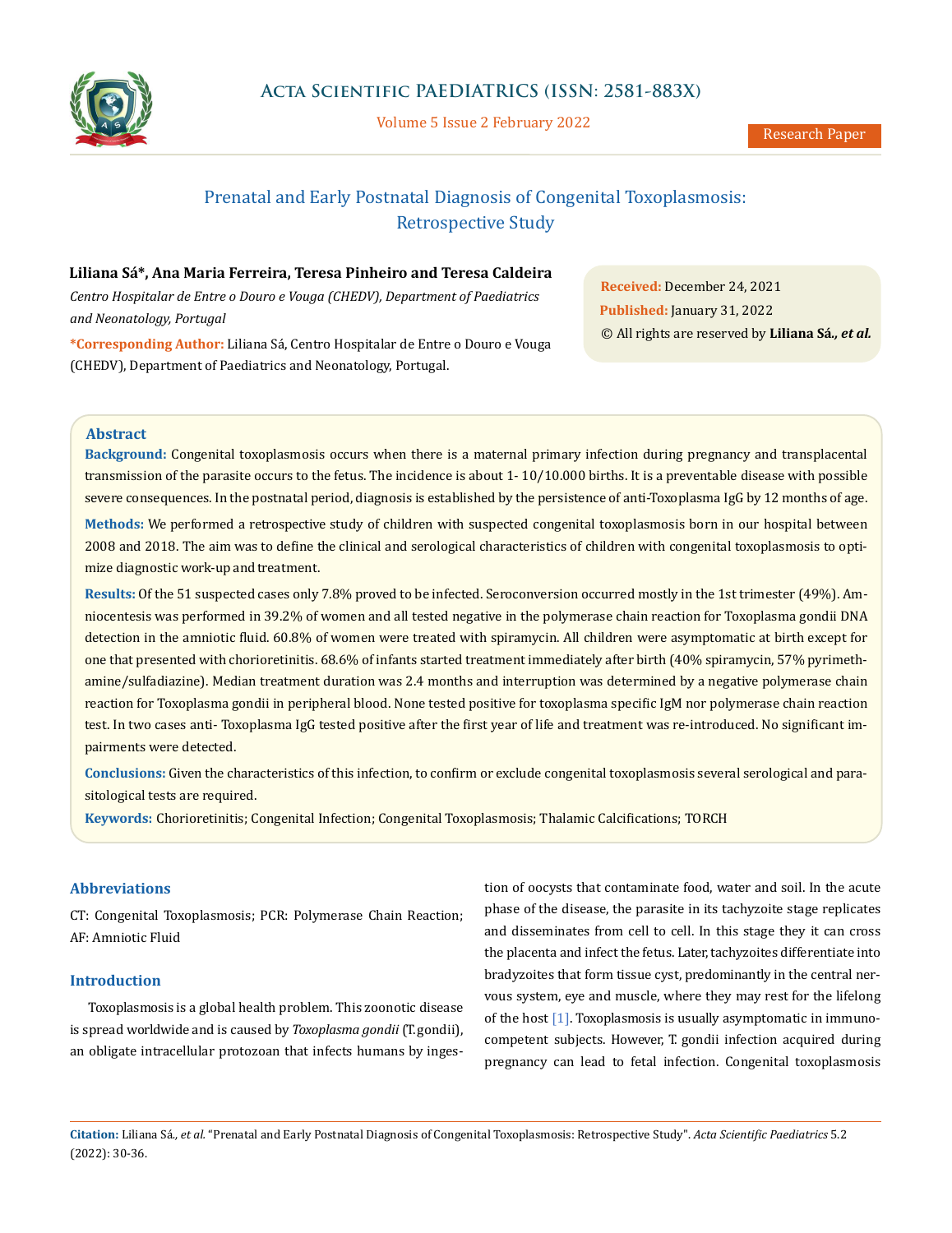(CT) may result in intrauterine death, symptomatic newborns or newborns with nonspecific symptoms at birth. Fetal damage usually involves the brain and the eyes  $[2-4]$ , and unless treated, visual or neurological sequelae may develop later in life  $[4]$ .

In Portugal there is a National Universal Screening Program that includes the screening of anti- Toxoplasma IgM and IgG in each trimester, to detect maternal seroconversion during pregnancy. Our estimated seroconversion rate is  $1.7:1000$  [5]. CT affects one to ten fetuses per 10 000 live born infants with a well-known south to north geographical gradient in Europe [6]. In France some studies report an incidence rate of acute primary T. gondii infection of 2.1 in 1000 in pregnancies, an estimated CT prevalence of 3.3 per 10 000 live births and a rate of 0.3 per 10 000 live births for symptomatic  $CT [7]$ .

Gestational age at the time of maternal infection is known to have a marked impact on the rate of clinical findings in infected infants. The earlier the infection occurs during pregnancy, the higher the likelihood of clinical signs but if the infection occurs later in pregnancy, infected infants have higher probability of a more favorable prognosis  $[8]$ . The risk of fetal infection increases from less than 10% in the first trimester, 30% in the second and 70% to 90% in the third trimester. Infection acquired up to 2 months before conception may also endanger the fetus  $[9,10]$ .

Congenital toxoplasmosis has a broad spectrum of nonspecific clinical manifestations. The so-called classic triad of CT consists of chorioretinitis, hydrocephalus and intracranial calcifications. However, most newborns with CT are asymptomatic and the classic triad occurs in fewer than 10 percent of the cases [11].

Frequency of severe congenital infection can be limited by routine screening of mothers and babies and by early specific treatment  $[12,13]$ . Preventive strategies like restraining from handling cat litter or raw meat, eating undercooked meat, carefully wash fruit and vegetables, or gardening, are routinely counseled to nonimmune pregnant women, nevertheless their role in reducing seroconversion rates is controversial [14-17].

Infection in pregnant women is usually asymptomatic, therefore serological screening can be the only way to detect maternal seroconversion, eventually treat the mother to avoid vertical transmission and reduce fetal damage. On the other hand, diagnosis of congenital infection can be made early and follow-up can be provided. Without previous knowledge of the pre-conception serologies, it may be difficult to date the infection when anti-Toxoplasma IgG and IgM antibodies are both positive in the first screening. The presence of IgM, which may persist for years, is not absolute evidence of recent toxoplasmosis. Further testing is required to estimate the timing of infection with respect to the date of conception. Anti-Toxoplasma IgG avidity and sequential serological testing should be used to determine the date of maternal infection [18-20]. Prenatal diagnosis should be offered with an amniocentesis to perform a polymerase chain reaction (PCR) for toxoplasmosis DNA in the amniotic fluid (AF). This procedure should not be performed before 18 weeks of gestation nor less than 4 weeks after the estimated date of maternal infection. The parasite can be retained in the placenta for as long as 16 weeks until it is transmitted to the fetus and this can be an important cause of false negative AF test [1]. Fetal blood sampling has gradually been abandoned because it has higher risks for the fetus [21,22].

In the postnatal period, the gold standard to establish a diagnosis of CT is the persistence of anti- toxoplasmosis IgG by 12 months of age [23,24].

Effective anti-toxoplasmosis treatment, if administered early during pregnancy, has been shown to significantly decrease vertical transmission as well as improve clinical outcomes [8]. Current recommended regimens are not effective against chronic bradyzoite stage and do nor eradicate encysted parasites in the tissues [1].

In our hospital, and according to the current standard of care for toxoplasmosis in pregnant women in Portugal, all pregnant women with probable infection diagnosed before 16 weeks of gestational age and infection of the fetus not documented or suspected, should be treated with oral spiramycin. Treatment should include pyrimethamine, sulfadiazine and folinic acid if there is a positive amniocentesis or if seroconversion is detected after 24 weeks of gestational age even without a diagnosis of fetal infection, because the likelihood of the fetus being infected increases with gestational age while the PCR sensitivity in amniotic fluid decreases. Follow-up ultrasound scans are performed every 4-6 weeks until delivery. Amniocentesis is offered at 18 weeks of gestation and 4-6 weeks after presumed infection. The AF is tested for T. gondii DNA using PCR.

Newborn samples are analyzed at the Reference Parasitology and Mycology Laboratory of the National Institute of Health, Dr. Ri-

**Citation:** Liliana Sá*., et al.* "Prenatal and Early Postnatal Diagnosis of Congenital Toxoplasmosis: Retrospective Study". *Acta Scientific Paediatrics* 5.2 (2022): 30-36.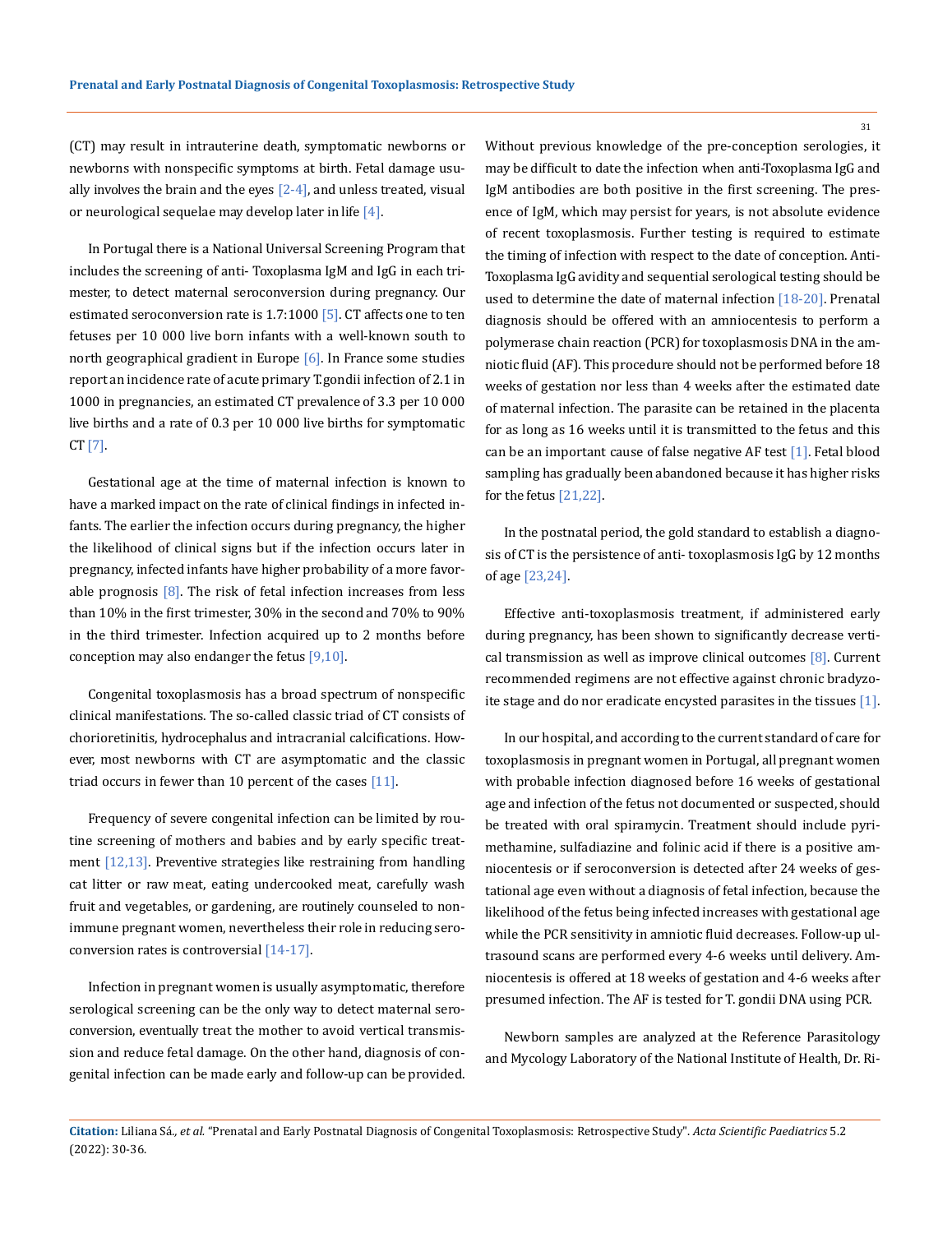cardo Jorge. They are tested with real-time PCR for T. gondii DNA, and other serological methods like Immunoglobulin Immunosorbent Agglutination Assay (ISAGA), Enzyme-Link Fluorescent Assay (ELFA) or Immunoassay and Enzyme linked Immunosorbent Assays (ELISA). The infant's immunological profile is compared to that of their mothers. Mouse inoculation with organic fluids (mothers and newborns blood, placenta, amniotic fluid) is also done.

Newborns are treated with spiramycin or with sulfadiazine, pyrimethamine and folinic acid supplementation, depending on the degree of suspicion of maternal seroconversion and fetal infection (Table 1). Initiating treatment is recommended even in asymptomatic newborns. A negative PCR result in neonatal blood has been used as criteria suspend treatment, but serological follow-up continues until at least 12 months. The follow-up includes a monthly visit for clinical evaluation, laboratory tests for specific anti-Toxoplasma antibodies IgG and IgM every three months, fundoscopic exam and transfontanellar ultrasonography. If CT is confirmed, infected babies are treated for a year [25,26].

| Symptomatic congenital<br>toxoplasmosis                                                                                                                                                                                                                                                                                                                              | Subclinical congenital<br>toxoplasmosis                                                                                                                                                                                                                                       |  |  |  |
|----------------------------------------------------------------------------------------------------------------------------------------------------------------------------------------------------------------------------------------------------------------------------------------------------------------------------------------------------------------------|-------------------------------------------------------------------------------------------------------------------------------------------------------------------------------------------------------------------------------------------------------------------------------|--|--|--|
| Sulfadiazine (50 mg/kg two times<br>perday) Plus<br>Pyrimethamine (2 mg/Kg per day<br>for the first 2 days; then from day 3<br>to 6 months, 1 mg/Kg per day and<br>after that, 1 mg/Kg per day, 3 times<br>per week)<br>Plus<br>Folinic acid (10 mg, 3 times per<br>week, until 1 week after the end<br>of the treatment with sulfadiazine<br>and<br>pyrimethamine). | First 6 weeks: sulfadiazine<br>plus pyrimethamine. After<br>6 weeks:<br>Spiramycin (50 mg/Kg)<br>two times per day) for 6<br>weeks.<br>Sulfadiazine plus<br>pyrimethamine for 4<br>weeks.<br>The treatment should be<br>alternated until 1 year of<br>treatment is completed. |  |  |  |
| Add prednisolone (0.5 mg/Kg two times per day) to the<br>treatment, if elevated cerebrospinal fluid protein<br>concentration $> 1$ g/dl or active chorioretinitis.                                                                                                                                                                                                   |                                                                                                                                                                                                                                                                               |  |  |  |

**Table 1:** Therapy protocol for newborns of the Portuguese Society of Neonatology.

## **Materials and Methods**

We performed a case-by-case review of the clinical records of children born in a level II hospital between 2008 and 2018, and referenced for suspect CT. Serological, microbiological, clinical and

therapeutic data of the mother, fetus and newborn were retrospectively extracted from paper or electronic clinical files available. Data were analyzed using Statistical Package for the Social Sciences Program<sup>ô</sup> (SPSS Inc., Chicago. IL version 23). The aim of the study was to define the clinical and serological characteristics of children referenced to our hospital with suspected CT in order to optimize diagnostic work-up and treatment.

#### **Results**

During the study period, 51 pregnant women were identified as having acquired toxoplasmosis during pregnancy. Median maternal age was 27.8 years (minimum 16 years and maximum 41 years). Almost half of the diagnoses were made in the first trimester (49.0%), versus 19.6% in the second-trimester and 31.4% in the third-trimester.

When it comes to the serological state, 49 women had positive anti-Toxoplasma IgM and 44 women had positive anti-Toxoplasma IgG. In more than half of these (54.5%), the avidity index test was performed: in 10 cases we found IgG with low avidity index, 13 cases presented with high IgG avidity index and one case had intermediate IgG avidity index.

Amniocentesis was performed in only 39.2% of pregnant women and PCR for T. gondii DNA detection in AF was negative in all of them.

Most pregnant women (34 out of 51) received prenatal treatment for toxoplasmosis, 62.7% of them with spiramycin; in two positive anti-Toxoplasma IgM pregnant women there was no data on the medication performed. Of those who did not received treatment, 10 had positive anti-Toxoplasma IgM and IgG in the first trimester, 5 of which without determination of avidity index and 2 of them with low IgG avidity test.

Most of the newborns were male (66.7%) and 96.1% had a term pregnancy. The median weight birth was 3231g (minimum 1730g and maximum 4065g). All children were asymptomatic at birth except for one that presented with chorioretinitis. About 68.6% of infants started treatment immediately after birth: 58.8% with pyrimethamine, sulfadiazine and folinic acid, and 41.2% with spiramycin. Median treatment duration was 2.4 months. All infants had a negative PCR for T. gondii in peripheral blood and no children tested positive for anti- Toxoplasma IgM.

**Citation:** Liliana Sá*., et al.* "Prenatal and Early Postnatal Diagnosis of Congenital Toxoplasmosis: Retrospective Study". *Acta Scientific Paediatrics* 5.2 (2022): 30-36.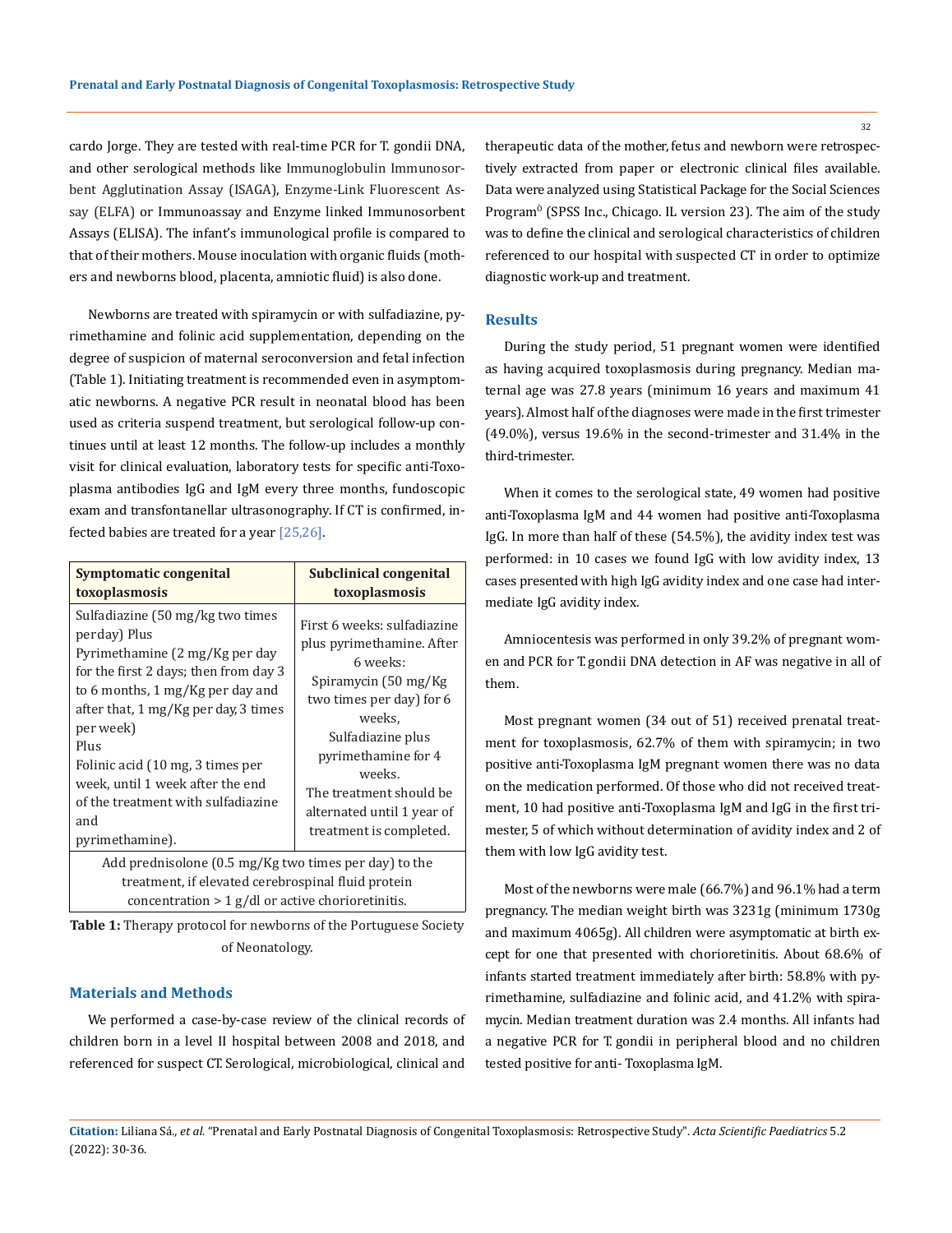We had four cases of CT, confirmed with a persistent positive anti-Toxoplasma IgG until after 12 months of age. Clinical characteristics and serologies of the 4 cases are shown in table 2. The estimated incidence in our population was 1.9:10000 (4 cases in 21049 stillbirths in 10 years). One female child presented with chorioretinitis and thalamic calcifications in the transfontanellar ultrasonography at birth (the mother had seroconversion during the  $2<sup>nd</sup>$  trimester); one male child with no symptoms at birth had with thalamic calcifications in the transfontanellar ultrasonography (seroconversion occurred during the 1<sup>st</sup> trimester). These two cases were treated for 12 months. Two female children showed anti-Toxoplasma IgG re-elevation around the first year of life (both had maternal seroconversion during the 3rd trimester) and therefore treatment with pyrimethamine, sulfadiazine and folinic acid that had already been discontinued was re-introduced. No neurologic, neurocognitive or neurossensorial impairments were detected.

|                                                                           |                 | <b>Case 1 (2009)</b>                               | Case 2 (2009)                                              | Case 3 (2011)                                      | Case 4 (2016)                  |
|---------------------------------------------------------------------------|-----------------|----------------------------------------------------|------------------------------------------------------------|----------------------------------------------------|--------------------------------|
| Mother's age                                                              |                 | 24                                                 | 22                                                         | 27                                                 | 28                             |
| Trimester of<br>seroconversion<br>detection                               |                 | 1st                                                | 2nd                                                        | 3rd                                                | 1st                            |
| Performance of<br>amniocentesis and<br>confirmation of<br>fetal infection |                 | Amniocentesis not<br>performed                     | N <sub>o</sub>                                             | Amniocentesis not<br>performed                     | Amniocentesis not<br>performed |
| Pregnant woman's<br>treatment                                             |                 | Spiramycin                                         | Spiramycin                                                 | No treatment                                       | No treatment                   |
| Gestational age<br>(weeks)                                                |                 | 38                                                 | 40                                                         | 38                                                 | 40                             |
| Birthweight<br>(grams)                                                    |                 | 3249                                               | 3140                                                       | 2720                                               | 2615                           |
| Confirmed infection of<br>the newborn (PCR)                               |                 | No                                                 | No                                                         | N <sub>o</sub>                                     | N <sub>0</sub>                 |
| IgM                                                                       | At birth        | ٠                                                  | $\blacksquare$                                             | $\blacksquare$                                     | $\overline{\phantom{a}}$       |
|                                                                           | 12 <sub>m</sub> | $\overline{a}$                                     |                                                            | $\blacksquare$                                     | $\overline{\phantom{a}}$       |
| IgG                                                                       | At birth        | $\ddot{}$                                          | $\ddot{}$                                                  | $\ddot{}$                                          | $+$                            |
|                                                                           | 12 <sub>m</sub> |                                                    |                                                            | $\ddot{}$                                          | $\ddot{}$                      |
| Possible complications                                                    |                 | Intracranial calcifications                        | Macular chorioretinitis,<br>intracranial<br>calcifications | No clinical manifestations                         | No clinical<br>manifestations  |
| Newborn's treatment                                                       |                 | Sulfadiazine,<br>pyrimethamine and folinic<br>acid | Sulfadiazine,<br>pyrimethamine and<br>folinic acid         | Sulfadiazine,<br>pyrimethamine and folinic<br>acid | No treatment                   |

**Table 2:** Clinical characteristics and serologies of the 4 cases of congenital toxoplasmosis.

#### **Discussion**

There are four groups of individuals in whom the diagnosis of toxoplasmosis is most critical: pregnant women who acquire their infection during gestation, fetuses and newborns who have been congenitally infected, immunocompromised patients, and those with chorioretinitis [4,27].

The first challenge in dealing with CT is the difficulty in proving the infection in the fetus and newborn. Our study confirms the complementarity of prenatal diagnosis and postnatal serological screening for the diagnosis of  $CT$  [19]. Regardless of a National Universal Serological Screening for toxoplasmosis in pregnancy in Portugal, our study showed multiple approaches to a positive serologi-

**Citation:** Liliana Sá*., et al.* "Prenatal and Early Postnatal Diagnosis of Congenital Toxoplasmosis: Retrospective Study". *Acta Scientific Paediatrics* 5.2 (2022): 30-36.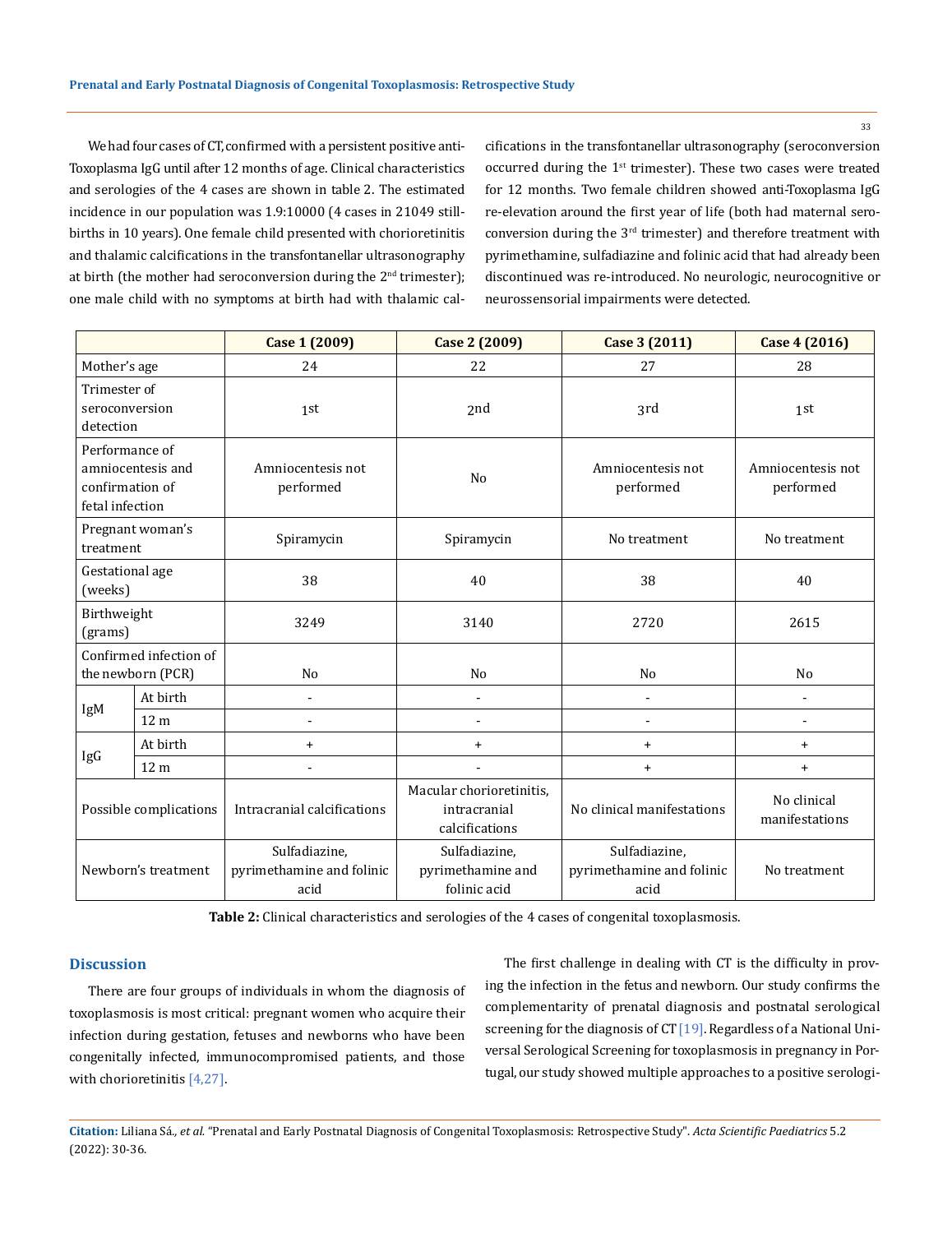cal result. IgG avidity was not always determined, amniocentesis was not performed in the majority of cases and one third of pregnant women suspected of toxoplasmosis seroconversion did not received any treatment. In countries with no systematic screening for toxoplasmosis in pregnancy, clinical manifestations were present at birth only in children born to infected mothers, with undiagnosed and untreated CT  $[28]$ . In our study, there was only one newborn with clinical manifestations at birth, whose mother-initiated treatment after confirmation of a 2<sup>nd</sup> trimester seroconversion. In pregnant women with seroconversion to toxoplasmosis, an amniocentesis can be offered, and PCR for T. gondii DNA can be highly sensitivity (around 90%) if used to test AF collected close to the time of the seroconversion and, hopefully, the acute fetal infection [29]. The origin of some false-negative PCR results is still unclear, explanations such as (i) The period between seroconversion and amniotic fluid sampling was too short, (ii) Late transplacental parasite transfer, occurring after amniocentesis has been done (iii) Suboptimal sample transport or storage and (iv) A low fetal parasite burden. Due to low sensitivity of laboratory markers for congenital infection, a negative AF PCR test does not exclude toxoplasmosis and therefore treatment should be maintained irrespectively of the result.

Postnatal diagnosis of CT includes serological, molecular and biological methods but as parasitemia may no longer be present in neonatal blood, especially if the mothers were treated during pregnancy, the sensitivity of PCR detection of T. gondii is reduced. Serological detection of anti-Toxoplasma antibodies becomes the most accurate method of diagnosis  $[30,31]$ . The sensitivity of serological test results in newborns is lower in those born to mothers who acquired their infection early in gestation than it is in those born to mothers who acquired their infection late in gestation and/or did not receive treatment  $[18]$ . The presence of anti-Toxoplasma IgG at birth reflects placental transfer of maternal IgG antibodies to the fetus and only the follow-up of IgG antibody titters can confirm or exclude CT. The gold standard to establish a diagnosis of CT is the persistence of anti- Toxoplasma IgG by 12 months of age. Conversely, the standard to rule out the diagnosis is the decrease of anti- Toxoplasma IgG titers until its disappearance at<sup>£</sup> 12 months of age in the absence of treatment [5].

The second challenge about CT approach is postnatal treatment. In our study all newborns had negative PCR for toxoplasmosis and so treatment was suspended except for two infants with thalamic calcifications in the transfontanellar ultrasonography and one of them with chorioretinitis at birth. They both completed 12 months treatment despite negative PCR detection of T. gondii DNA in neonatal blood and negative serological methods. The other two children with CT stopped treatment after a negative PCR for T. gondii and did an additional course of antibiotics after an increase of anti-Toxoplasma IgG titters. Our decision to re-treat was based on the management of asymptomatic children proposed by some experts in France [1] that choose to treat only if follow-up serological testing indicates congenital infection, even though it is likely that in this stage of the disease the infant has only cysts, and there is no evidence that the antibiotics used have any effect on the encysted bradyzoite form.

In some congenitally infected infants, mostly from late pregnancy infections, treatment with a pyrimethamine- sulfadiazine combination can result in disappearance of anti-Toxoplasma IgG antibodies during follow-up, leading to a false negative diagnosis. The discontinuation of treatment is followed by a rebound of anti-Toxoplasma IgG titters  $\lceil 5 \rceil$ . This emphasizes the need to maintain serological surveillance in all suspected CT children until at least 12 months of age. If anti-Toxoplasma IgG levels remain negative, assuming the infant is capable of producing IgG antibodies, the diagnosis of CT is excluded.

### **Conclusion**

While some countries in Europe and North America argue in favor of the ethics and cost effectiveness of marginal benefits of screening programs, CT remains an important public health problem that prenatal or neonatal screening or both, may help to improve.

Screening and treatment for toxoplasmosis during gestation result in a decrease of vertical transmission and clinical sequelae.

Effective anti-Toxoplasma treatment, when instituted as early as in utero during has been shown to significantly decrease mother to child transmission and to improve clinical outcomes.

It is imperative that laboratory tests employed for the diagnosis of CT be sensitive, specific, and exhibit high predictive values in order to promptly identify fetuses and newborns that are likely to significantly benefit from treatment interventions.

**Citation:** Liliana Sá*., et al.* "Prenatal and Early Postnatal Diagnosis of Congenital Toxoplasmosis: Retrospective Study". *Acta Scientific Paediatrics* 5.2 (2022): 30-36.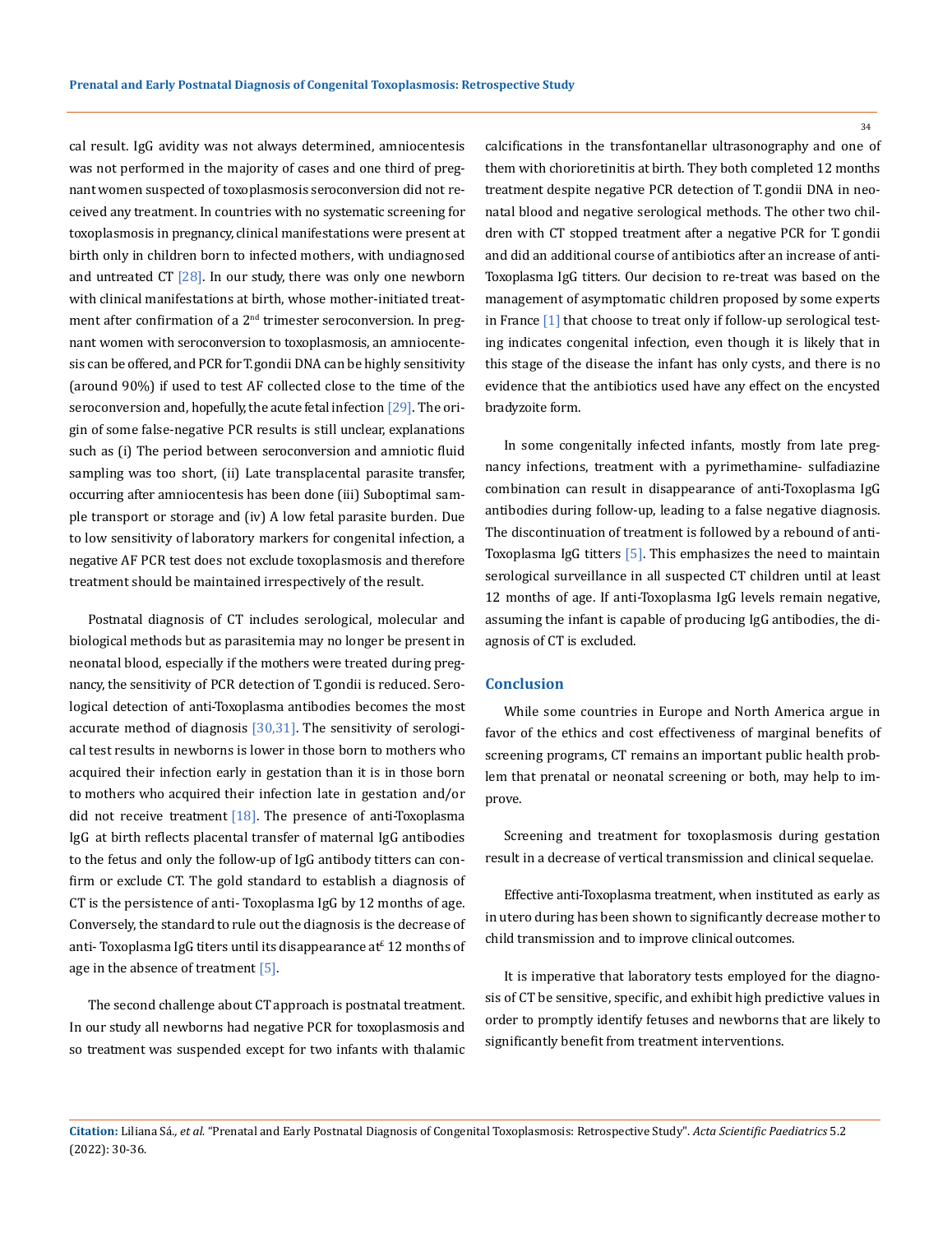#### **Acknowledgements**

This work has not received any contribution, grant or scholarship.

#### **Conflict of Interest**

The authors have no conflicts of interest to declare.

### **Bibliography**

- 1. Peyron F., *et al.* ["Maternal and Congenital Toxoplasmosis: Diag](https://pubmed.ncbi.nlm.nih.gov/30781652/)[nosis and Treatment Recommendations of a French Multidisci](https://pubmed.ncbi.nlm.nih.gov/30781652/)[plinary Working Group".](https://pubmed.ncbi.nlm.nih.gov/30781652/) *Pathogens* 8.1 (2019): 24.
- 2. [Couvreur J and Desmonts G. "Congenital and maternal toxoplas](https://pubmed.ncbi.nlm.nih.gov/14023494/)[mosis: a review of 300 congenital cases".](https://pubmed.ncbi.nlm.nih.gov/14023494/) *Developmental Medi[cine and Child Neurology](https://pubmed.ncbi.nlm.nih.gov/14023494/)* 4 (1962): 519-530.
- 3. Koppe JG., *et al.* ["Results of 20 years follow-up of congenital](https://pubmed.ncbi.nlm.nih.gov/2868264/)  toxoplasmosis". *Lancet* [1.8475 \(1986\): 254-256.](https://pubmed.ncbi.nlm.nih.gov/2868264/)
- 4. Remington JS., *et al.* "Infectious diseases of the fetus and newborn infant". 3rd ed. The W. B. Saunders Co., Philadelphia. *Toxoplasmosis* (1990): 89-195.
- 5. Vilares A., *et al.* ["Toxoplasmose: diagnóstico laboratorial de ca](https://www.insa.min-saude.pt/artigo-toxoplasmose-diagnostico-laboratorial-de-casos-clinicos-suspeitos-de-infecao-entre-2009-e-2013/)[sos clínicos suspeitos de infeção entre 2009 e 2013". Observa](https://www.insa.min-saude.pt/artigo-toxoplasmose-diagnostico-laboratorial-de-casos-clinicos-suspeitos-de-infecao-entre-2009-e-2013/)[ções Boletim Epidemiológico. Instituto Nacional de Saúde Dr.](https://www.insa.min-saude.pt/artigo-toxoplasmose-diagnostico-laboratorial-de-casos-clinicos-suspeitos-de-infecao-entre-2009-e-2013/)  Ricardo [Jorge \(2013\).](https://www.insa.min-saude.pt/artigo-toxoplasmose-diagnostico-laboratorial-de-casos-clinicos-suspeitos-de-infecao-entre-2009-e-2013/)
- 6. Nissen J., *et al.* ["The disease burden of congenital toxoplasmo](https://journals.plos.org/plosone/article?id=10.1371/journal.pone.0178282)sis in Denmark, 2014". *PLoS one* 12.5 (2017): e0178282.
- 7. Villena I., *et al.* ["Congenital toxoplasmosis in France in 2007:](https://pubmed.ncbi.nlm.nih.gov/20587361/)  [first results from a national surveillance](https://pubmed.ncbi.nlm.nih.gov/20587361/) system". *Eurosurveillance* [15.25 \(2010\): 19600.](https://pubmed.ncbi.nlm.nih.gov/20587361/)
- 8. Wallon M., *et al.* ["Congenital Toxoplasma infection: monthly](https://pubmed.ncbi.nlm.nih.gov/23362291/)  [prenatal screening decreases transmission rate and improves](https://pubmed.ncbi.nlm.nih.gov/23362291/)  [clinical outcome at age 3 years".](https://pubmed.ncbi.nlm.nih.gov/23362291/) *Clinical Infectious Diseases*  [56.9 \(2013\): 1223-1231.](https://pubmed.ncbi.nlm.nih.gov/23362291/)
- 9. Pons JC., *et al.* ["Congenital toxoplasmosis: transmission to](https://pubmed.ncbi.nlm.nih.gov/7899358/) the fetus of a pre-pregnancy maternal infection". *[La Presse médi](https://pubmed.ncbi.nlm.nih.gov/7899358/)cale* [24.3 \(1995\): 179-182.](https://pubmed.ncbi.nlm.nih.gov/7899358/)
- 10. Villena I., *et al.* ["Prenatal diagnosis of congenital toxoplasmosis](https://pubmed.ncbi.nlm.nih.gov/9826901/)  [transmitted by an immunocompetent woman infected before](https://pubmed.ncbi.nlm.nih.gov/9826901/)  [conception. Reims Toxoplasmosis Group".](https://pubmed.ncbi.nlm.nih.gov/9826901/) *Prenatal Diagnosis*  [18 \(1998\): 1079-1081.](https://pubmed.ncbi.nlm.nih.gov/9826901/)
- 11. Tamma P. "Toxoplasmosis". *Pediatrics In Review* 12 (2007): 470- 471.
- 12. Couvreur J., *et al.* ["In utero treatment of toxoplasmosis fetopa](https://pubmed.ncbi.nlm.nih.gov/8452648/)[thy with the combination of pyrimethamine-sulfadiazine".](https://pubmed.ncbi.nlm.nih.gov/8452648/) *Fetal Diagnosis* [8.1 \(1993\): 45-50.](https://pubmed.ncbi.nlm.nih.gov/8452648/)
- 13. Guerina NG., *et al.* ["Neonatal serologic screening and early](https://pubmed.ncbi.nlm.nih.gov/7818637/)  [treatment for congenital](https://pubmed.ncbi.nlm.nih.gov/7818637/) *Toxoplasma gondii* infection". *The New [England Journal of Medicine](https://pubmed.ncbi.nlm.nih.gov/7818637/)* 330.26 (1994): 1858-1863.
- 14. Bader TJ., *et al.* ["Prenatal screening for toxoplasmosis".](https://pubmed.ncbi.nlm.nih.gov/9277662/) *Obstet[rics and Gynecology](https://pubmed.ncbi.nlm.nih.gov/9277662/)* 90.3 (2019): 457-464.
- 15. Eskild A., *et al.* ["Screening for toxoplasmosis in pregnancy:](https://pubmed.ncbi.nlm.nih.gov/9041483/)  [what is the evidence of reducting a health problem?"](https://pubmed.ncbi.nlm.nih.gov/9041483/) *Journal [of Medical Screening](https://pubmed.ncbi.nlm.nih.gov/9041483/)* 3.4 (1996): 188-194.
- 16. Foulon W., *et al.* ["Impact of primary prevention on the inci](https://pubmed.ncbi.nlm.nih.gov/3405553/)[dence of toxoplasmosis during pregnancy".](https://pubmed.ncbi.nlm.nih.gov/3405553/) *Obstetrics and Gynecology* 72.3 Pt [1 \(1998\): 363-366.](https://pubmed.ncbi.nlm.nih.gov/3405553/)
- 17. [Joynson DH and Payne R. "Screening for toxoplasma in preg](https://pubmed.ncbi.nlm.nih.gov/2901635/)nancy". *Lancet* [2.8614 \(1988\): 795-796.](https://pubmed.ncbi.nlm.nih.gov/2901635/)
- 18. [Pomares C and Montoya JG. "Laboratory Diagnosis of Con](https://pubmed.ncbi.nlm.nih.gov/27147724/)genital Toxoplasmosis'. *[Journal of Clinical Microbiology](https://pubmed.ncbi.nlm.nih.gov/27147724/)* 54.10 [\(2016\): 2448-2454.](https://pubmed.ncbi.nlm.nih.gov/27147724/)
- 19. [Tekkesin N. "Diagnosis of toxoplasmosis in pregnancy: a re](https://www.researchgate.net/publication/269782026_Diagnosis_of_toxoplasmosis_in_pregnancy_a_review)view". *[HOAJ Biology](https://www.researchgate.net/publication/269782026_Diagnosis_of_toxoplasmosis_in_pregnancy_a_review)* 1.1 (2021): 9.
- 20. Jenum PA., *et al.* ["Improved diagnosis of primary](https://pubmed.ncbi.nlm.nih.gov/9230365/) *Toxoplasma gondii* [infection in early pregnancy by determination if anti](https://pubmed.ncbi.nlm.nih.gov/9230365/)[toxoplasma immunoglobulin G avidity".](https://pubmed.ncbi.nlm.nih.gov/9230365/) *Journal of Clinical Microbiology* [35.8 \(1997\): 1972-1977.](https://pubmed.ncbi.nlm.nih.gov/9230365/)
- 21. Halliday JL., *et al.* ["Importance of complete follow-up of](https://pubmed.ncbi.nlm.nih.gov/1357305/) spontaneous fetal loss after [amniocentesis](https://pubmed.ncbi.nlm.nih.gov/1357305/) and chorion villi sampling". *Lancet* [340 \(1992\): 1236.](https://pubmed.ncbi.nlm.nih.gov/1357305/)
- 22. Tabor A., *et al.* ["Randomized controlled trial of genetic am](https://pubmed.ncbi.nlm.nih.gov/2423826/)[niocentesis in 4606 low-risk women".](https://pubmed.ncbi.nlm.nih.gov/2423826/) *Lancet* 1.8493 (1986): [1287-1293.](https://pubmed.ncbi.nlm.nih.gov/2423826/)
- 23. Avelino MM., *et al.* ["Congenital toxoplasmosis and prenatal](https://pubmed.ncbi.nlm.nih.gov/24438336/)  care state programs". *[BMC Infectious Diseases](https://pubmed.ncbi.nlm.nih.gov/24438336/)* 14 (2014): 33.
- 24. Hotop A., *et al.* ["Efficacy of rapid treatment initiation following](https://academic.oup.com/cid/article/54/11/1545/321395)  primary *Toxoplasma gondii* [infection during pregnancy".](https://academic.oup.com/cid/article/54/11/1545/321395) *Clini[cal Infectious Diseases](https://academic.oup.com/cid/article/54/11/1545/321395)* 54.11 (2012): 1545-1552.
- 25. [Toxoplasmose. "Protocolos de Diagnóstico e Terapêutica em In](http://www.spp.pt/UserFiles/File/Infecciologia_Perinatal_2007/Infecciologia_Perinatal.pdf)fecciologia Perinatal". *[Secção deNeonatologia da](http://www.spp.pt/UserFiles/File/Infecciologia_Perinatal_2007/Infecciologia_Perinatal.pdf) SPP.*
- **Citation:** Liliana Sá*., et al.* "Prenatal and Early Postnatal Diagnosis of Congenital Toxoplasmosis: Retrospective Study". *Acta Scientific Paediatrics* 5.2 (2022): 30-36.